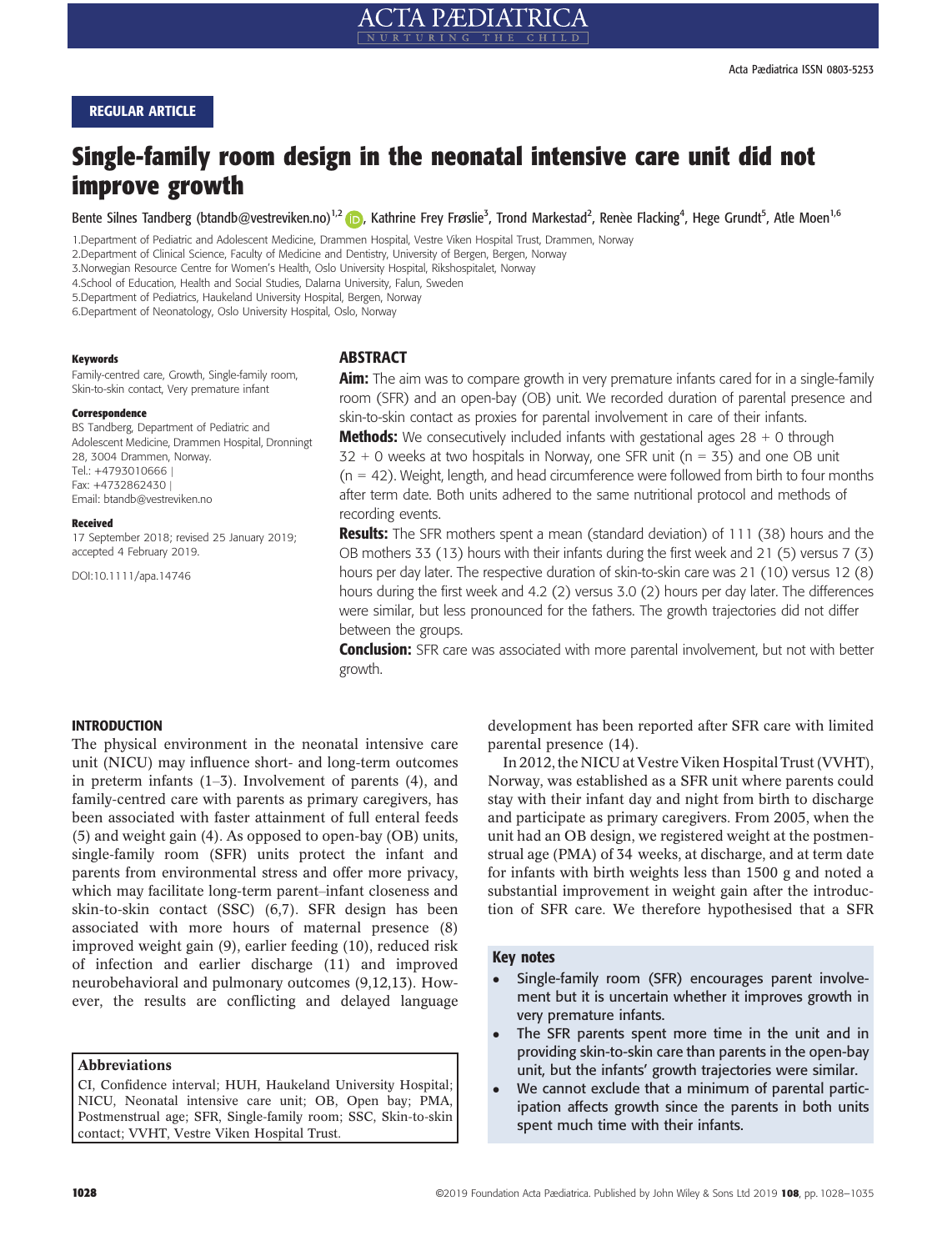design may improve growth through close parent–infant interaction, including more SSC.

Our aim was to compare growth velocities for weight, length and head circumference during and after hospitalisation in infants born prematurely at gestational ages  $28 + 0$ through 32 + 0 weeks who were cared for in an SFR and an OB unit. We recorded duration of parental presence and provision of SSC as indicators of parental involvement and adhered to the same protocols for nutrition and assessments.

# PATIENTS AND METHODS

## The SFR and OB units

In Norway, hospital care is financed through a public health insurance system and is free of charge for all citizens irrespective of income. No private neonatal intensive care is available. Parents also have extensive publicly financed social security benefits during pregnancy and when giving birth, and both parents are generally entitled job leave with full economic compensation during the hospitalisation of their infant. More than 90% of Norwegian children are in a kindergarten at day time; therefore, most siblings in our families would be expected to attend kindergarten during day time. Inclusion to the study started on May 1, 2014 and had to end on July 31, 2016, because the OB unit was moved to another building because the old paediatric department with the OB unit was demolished.

The SFR unit was located in Drammen and the OB unit at Haukeland University Hospital (HUH) in Bergen, Norway. Both units were located in maternity hospitals. At VVHT the infants were delivered in the same building and close to the NICU. At HUH the obstetric department was located in a different building 500 m from the NICU, and all infants requiring NICU care were transferred by ambulance. Both units provided care from birth until discharge for all infants born from a gestational age of 28 weeks within their hospital referral area. Both units encouraged and guided mothers in providing breast milk from day one and provided donor breast milk.

The SFR unit was built in 2012 and admits approximately 450 infants in 17 beds annually. It provides bathroom facilities for parents within the patient room area. Both parents can stay with their infant as long as they want, but mothers have to stay in the obstetric unit during the night until 48 hours after giving birth. All meals are provided without cost to both parents. Parents were encouraged and guided to provide SSC for as many hours as they wanted, and high-quality adjustable hospital beds were present for parents beside the infant's incubator or cot. Parents were also present and participated actively during daily rounds.

The OB unit was built in 1979 and was only modestly upgraded until the end of this study. It had 21 beds and admitted approximately 500 infants per year. Except for one single bedroom, which was used for particularly intensive or end-of-life care, the unit had two rooms; one for intensiveand intermediate care patients and one for care in cots before discharge home. The rooms were crowded, but one reclining armchair could be placed between incubators or cots, and screens could be placed around the family to provide some privacy. The parents had unlimited access at all hours, but they could not stay overnight in the unit. Mothers were accommodated in another building at the hospital after discharge from the maternity ward, and meals were only provided for the mothers. SSC was already established practice at both units for years before this study and was encouraged whenever parents were present.

## **Participants**

To assure comparable cohorts, we limited the study to infants born at gestational ages of  $28 + 0$  through  $32 + 0$  weeks of families living in the respective catchment areas. The units were the only NICUs in their respective area. We excluded infants with congenital malformations, infants who experienced major complications such as intraventricular haemorrhage grade III/ IV or necrotising enterocolitis or who had a birth weight <800 g, in order to avoid infants with severe intrauterine growth restrictions and complex morbidities. We also excluded infants of parents who had a major mental illness or did not understand Norwegian language, infants of mother who had used illicit drugs or were on methadone during pregnancy and infants who were in the custody of the Child Protection Services from birth.

In both hospitals, gestational age was based on ultrasound assessment at 17–18 weeks of pregnancy, or on the last menstrual period if ultrasound assessment was not performed. The infants were recruited consecutively at admission. The parents received the same oral and written information and were included if both of them gave written consent within the second day. The study was approved by the Norwegian Regional Committee for Medical Research Ethics and registered in ClinicalTrials.Gov (NCT 02452580).

#### Nutrition

The units agreed on a common feeding protocol (Table S1 and Table S2). The goal was to give 80 mL/kg during the first 24 hours and thereafter increase the volume by 20 mL/kg/day until 180 mL/kg/day. Infants with a birth weight above 1250 g received full enteral feeds from day one, while infants with birth weights less than 1250 g received partial and decreasing parenteral nutrition for the first five days. Enteral feeds were started as either donor breast milk or preterm formula if breast milk was not available. Donor milk or preterm formula was replaced with the mother's own milk as production increased. A breast milk fortifier (FM85 Nestle®, Copenhagen Nordic, Denmark) was added to breastmilk according to protocol and continued until the infant weighed 2000 g or was fully breastfed. Subsequently, nutrition continued as breastmilk or a regular infant formula. Daily nutritional intake was registered from birth to PMA of 34 weeks, and nutrient intake was calculated according to our nutritional standards for breast milk and formula (15). Breastmilk feeding was registered as exclusive, partial or none at discharge, at expected term date, and at four months corrected age.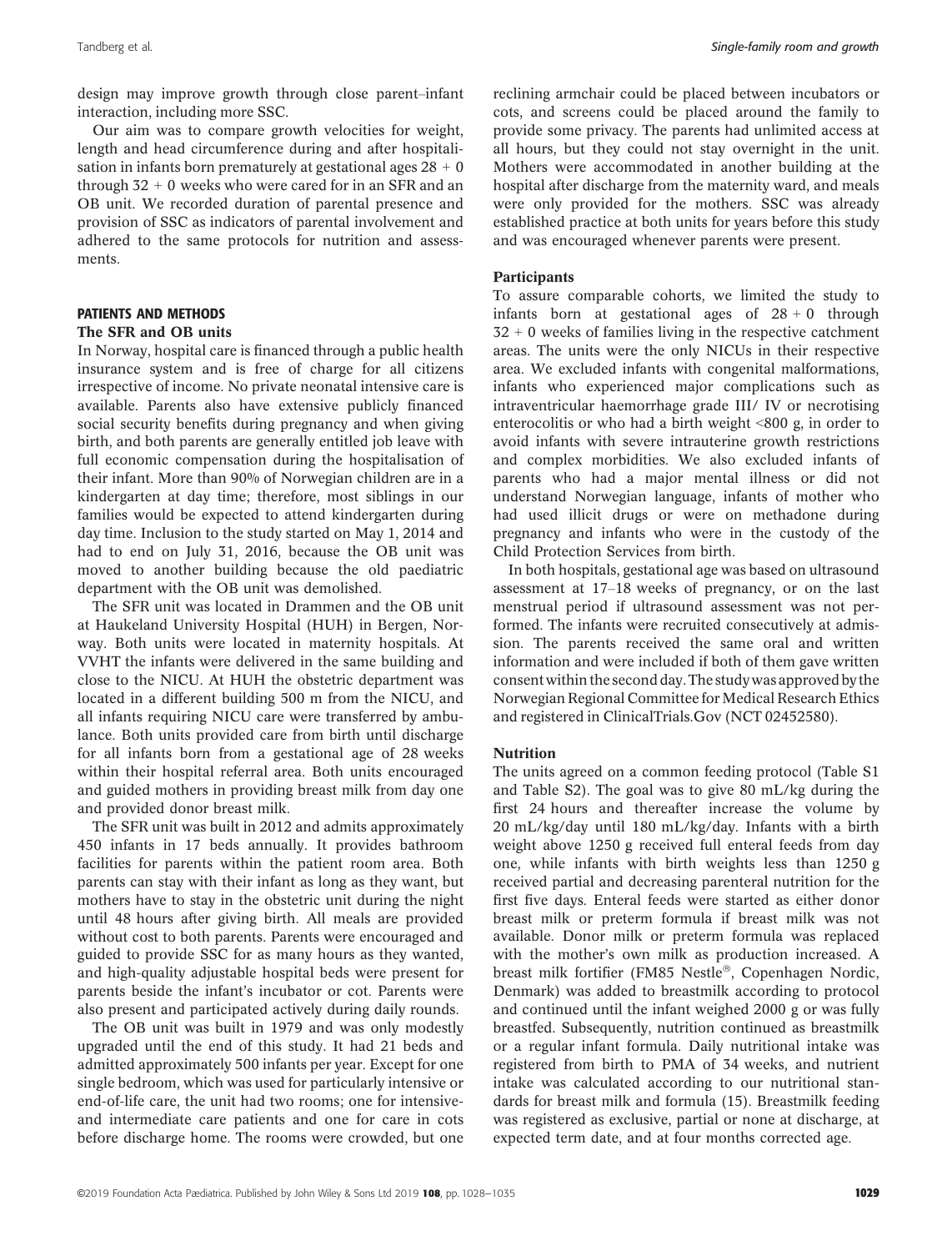## **Assessments**

Weight was registered daily, while crown to heel length and head circumference were measured at birth, after each completed week according to PMA until the PMA of 34 + 0 weeks, at discharge, at expected term date, and four months after expected term date. Weight was measured on electronic scales, which were routinely calibrated twice a year. Head circumference was measured with a nonstretch measuring tape and crown to heel length with the measuring tape at birth, at admission to the hospital, and when the infant was cared for in an incubator, but later with a stadiometer. The methods for measurements were standardised. All the infants were brought back for the measurements at term and all but one infant at each centre were brought back for the four months measurements. These measurements were performed by one person at each centre. The two remaining infants had their measurement at a public child healthcare clinic at four months. The infants were weighed naked. The number of skin-breaking procedures (heel lance, arterial and venous punctures) was also registered.

For each infant, both parents prospectively recorded the time present in the unit with their infant and the duration of SSC on the mother's or father's bare chest. Both periods were registered each day from birth to the PMA of 34 weeks in a closeness diary which was kept with the infant. In case of twins, each infant had a separate diary.

## **Statistics**

The study was powered to examine the difference in mean weight at discharge between the SFR and OB units. In the pilot study at VVHT, the mean weight at discharge was 300 g higher in the SFR than in the OB unit. Based on an expected difference of 300 g, a power calculation suggested that 10 infants were needed in each group to obtain a significant result with a  $p < 0.05$  and a power of 80%. However, the observed difference occurred in parallel with the reorganization of the unit within the hospital and was not necessarily representative when comparing the two units. We therefore chose to include up to total of 80 infants.

Data are presented as means with standard deviation (SD) and frequencies (percentages). We compared sample characteristics, nutritional intakes and measurements with two-sample t-tests and Pearson's chi-square tests. Mean differences in measures of growth velocities in weight, length and head circumference from birth to four months after expected term date were analysed with linear mixed models with random intercept and fixed effects for unit, PMA, and an interaction term between unit and PMA, that is, two-level models with weight, length or head circumference nested within each infant. The interaction term, interpreted as difference in growth slope (grams or mm per week) between the units was used to quantify velocities in weight, length and head circumference. In all models, a second-order polynomial term for PMA was added if significant. If such a term was added, we also checked for a corresponding interaction with unit. All models were also run with adjustments for differences in mode of delivery. Detailed information about the notation of the mixed model is provided (Appendix S1). The potential confounding effect of the difference between the groups in parental education was also explored but did not alter results. Due to the restricted number of infants in each of the units held up against the total number of parameters in the model, we did not include a formal adjustment for small for gestational age, multiples or first borne/siblings in the models. These parameters also had a similar distribution between the groups.

Mean differences in duration of parental presence and SSC until PMA of 34 weeks between the SFR and OB units were analysed in linear regression analyses. The main exposure was the unit (SFR or OB), and PMA at birth, mode of delivery (vaginal or caesarean section), parents education (elementary/high school or college/ university).

Analyses of parental presence were done separately for mothers' and fathers' with an additional analysis of the cumulative parental presence and SSC for each infant.

Descriptive statistics, bivariate tests and linear regression models were done in SPSS statistic version 25 (IBM Inc., Armonk, NY, USA). The mixed-model analysis was done in The R Foundation software, version 3.5.0, using the function lme in the nlme package. A p value  $\leq 0.05$  was considered statistically significant.

## RESULTS

Of 51 neonates admitted to the SFR unit, 15 did not fulfil the inclusion criteria, and the parents of one eligible neonate declined, leaving 35 neonates and 60 parents in the study. Of 69 neonates in the OB unit, 18 were not eligible, and the parents of nine eligible infants either declined (7) or withdrew (2), leaving 42 neonates and 72 parents in the study (Fig. 1). All the infants were cared for in their respective NICUs from birth until discharge.

The only significant differences between the infants in the OB and SFR units were that: both parents had higher education, the mean gestational age at birth was four days lower and the proportion of infants delivered by caesarean section was lower while the proportion treated with mechanical ventilation and the number of skin-breaking procedures were higher in the OB group. There were no significant differences between the units in the proportion of infants born small for gestational age, prevalence of bronchopulmonary dysplasia (Bancalari criteria), culture verified sepsis or length of stay (Table 1).

Due to an unexpected lack of banked breast milk, which was replaced with preterm formula during the first months of the study, the infants in the OB unit received significantly more protein and carbohydrates than the infants in the SFR unit during the first week of life (Table 2). The difference was moderate and did not result in different weight loss or time to regain birth weight (Table 3). There were no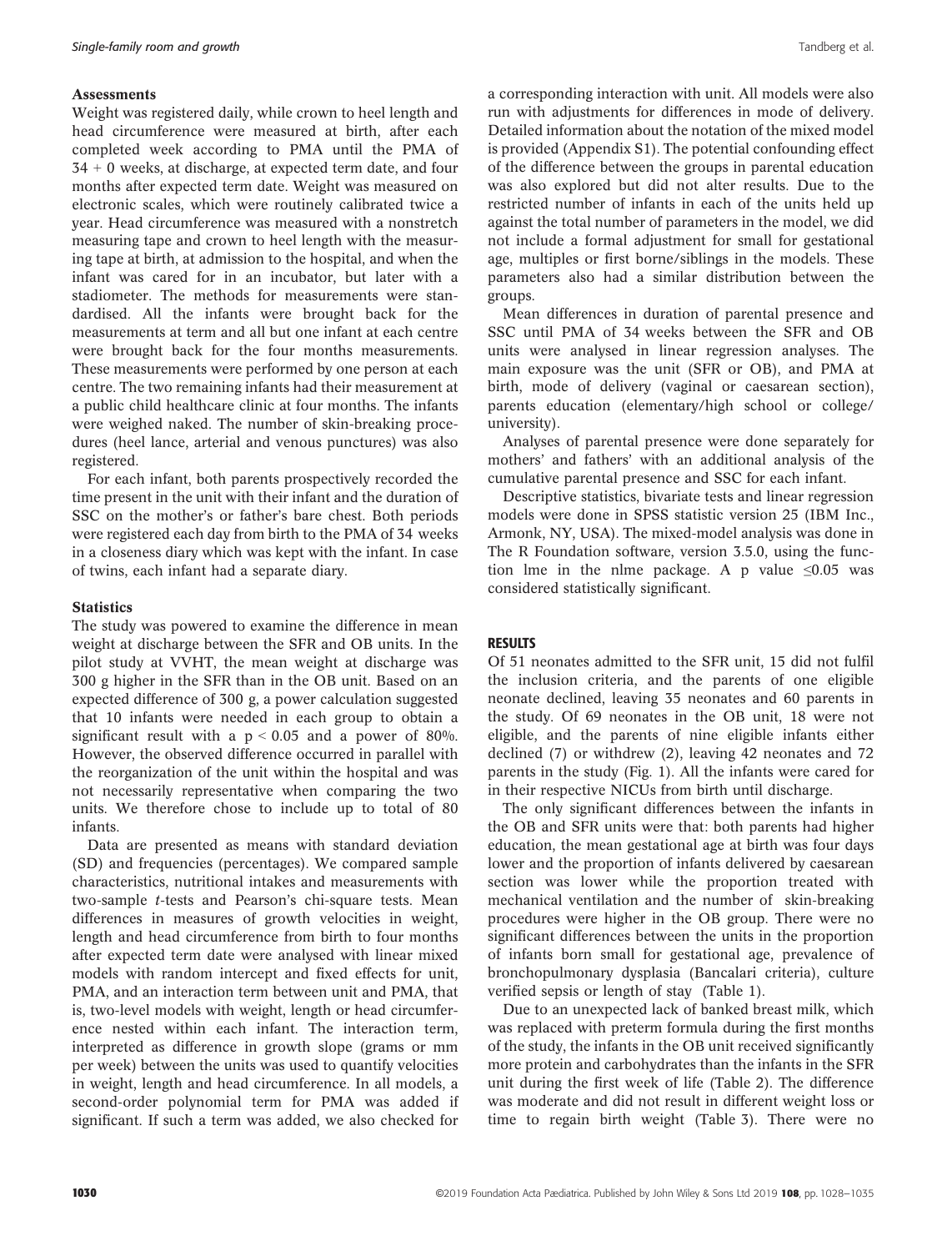

differences in nutrient intake after the first week until the PMA of 34 weeks, or in the proportions of infants receiving breastmilk and regular formula at discharge, term date or four months after term date (Table 2).

On average, both the mothers and fathers in the SFR unit spent 80 more hours with their infant than the parents in the OB unit during the first week. After the first week, until the PMA of 34-week mothers spent 14 hours and fathers nine more hours in the SFR unit (Table 4). Adjustments for mode of delivery and gestational age or parental education did not alter these differences.. The duration of SSC was also significantly higher for the mothers in the SFR unit. For fathers, the difference of duration of SSC was not significant after the first week (Table 4).

There were no significant differences in mean weight, length or head circumference at birth or at PMA of 34 weeks, discharge, term date or four months after term date (Table 2). Adjustments for gestational age and mode of delivery did not alter the differences significantly (data not shown). The individual variation in growth curves was much larger than the variation between units (Fig. 2). A linear model for weight fitted the data well and the growth slope did not differ between the units (the adjusted estimate for difference in slope was 4.0 g/week [95% Confidence interval  $(CI)$ :  $-5.0$ , 13.0,  $p = 0.38$ ]. For length and head circumference, a polynominal term for PMA was added (Fig. 2B,C), but there was no interaction with unit, and the slopes did not differ between the units; the adjusted estimate for difference between the slopes was  $0.32$  mm/week (95% CI:  $-0.02$ , 0.67,  $p = 0.06$ ) for length and 0.03 mm/week (95%)  $CI: -0.19, 0.24, p = 0.79$  for head circumference.

#### **DISCUSSION**

The two involved NICUs had the most modern and the most outdated design among NICUs in Norway. The parents in the SFR unit spent significantly more time with their infants and in provided more SSC than the parents in the OB unit, but despite these differences, the infants had similar developmental trajectories for weight, length and head circumference from birth until four months after expected term date.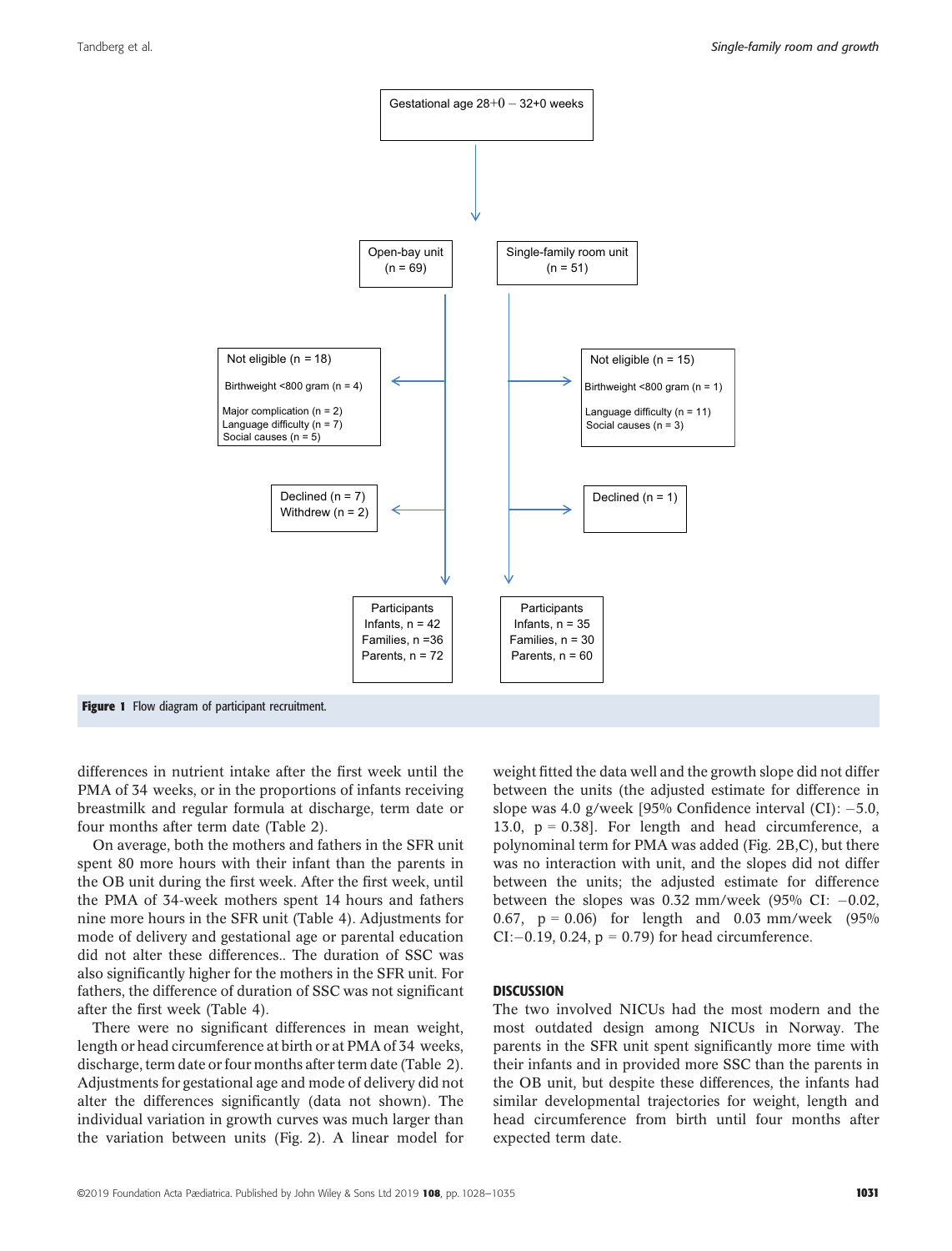## Table 1 Characteristics of the families and infants treated in the single-family room (SFR) and open-bay (OB) units

| Variable                                          | <b>SFR unit</b><br>$(n = 35)$ | OB unit<br>$(n = 42)$ | p-value* |
|---------------------------------------------------|-------------------------------|-----------------------|----------|
| Parents                                           |                               |                       |          |
| Mothers' age, years, mean(SD)                     | 31 (7)                        | 32(6)                 | 0.38     |
| Fathers' age, years, mean (SD)                    | 36 (10)                       | 34(7)                 | 0.45     |
| Single mother, n (%)                              | 0(0)                          | 1(2)                  | 0.66     |
| Norwegian first language, n (%)                   |                               |                       |          |
| Mothers                                           | 28 (80)                       | 39 (93)               | 0.21     |
| Fathers                                           | 30 (86)                       | 39 (93)               | 0.30     |
| Education level, n (%)                            |                               |                       |          |
| Mothers                                           |                               |                       |          |
| Elementary                                        | 4(13)                         | 0(0)                  | 0.015    |
| High school                                       | 10(33)                        | 10(30)                |          |
| College/university                                | 15(50)                        | 23 (70)               |          |
| Fathers                                           |                               |                       |          |
| Elementary                                        | 3(10)                         | 0(0)                  | 0.012    |
| High school                                       | 15(50)                        | 12 (38)               |          |
| College/university                                | 12(40)                        | 20(63)                |          |
| Infant                                            |                               |                       |          |
| Delivered by caesarean                            | 25(71)                        | 20(48)                | 0.04     |
| section, n (%)                                    |                               |                       |          |
| Primipara, n (%)                                  | 8(23)                         | 11(34)                | 0.64     |
| Male sex, n (%)                                   | 19 (54)                       | 15(36)                | 0.11     |
| Twins, $n$ (%)                                    | 10(29)                        | 18(43)                | 0.30     |
| Small for gestational age <sup>†</sup> , n $(\%)$ | 7(20)                         | 10(24)                | 0.69     |
| Gestational age, Weeks +                          | 30.5                          | 30.1                  | 0.03     |
| days; mean (min, max)                             | (28.2, 32.0)                  | (28.1, 31.6)          |          |
| PMA <sup>‡</sup> at discharge, days,              | 252(9)                        | 255(14)               | 0.34     |
| mean (SD)                                         |                               |                       |          |
| Length of stay, days, mean (SD)                   | 37(11)                        | 45 (18)               | 0.16     |
| BPD, n (%)                                        | 0(0)                          | 2(5)                  | 0.20     |
| Mechanical ventilation, n (%)                     | 0(0)                          | 9(22)                 | 0.01     |
| Ventilation, days, mean (SD)                      | 0(0)                          | 0.3(0.7)              | 0.01     |
| Skin-breaking procedures <sup>§</sup> ,           | 10(3)                         | 20(9)                 | 0.01     |
| mean (SD)                                         |                               |                       |          |
| Septicaemia, n (%)                                | 0(0)                          | 1(2)                  | 0.36     |
| Breastmilk feeding, n (%)                         |                               |                       |          |
| At discharge                                      |                               |                       |          |
| Exclusive                                         | 26 (77)                       | 29 (69)               | 0.45     |
| Partial                                           | 5(15)                         | 5(12)                 |          |
| None                                              | 3(9)                          | 8(19)                 |          |
| At expected term date                             |                               |                       |          |
| Exclusive                                         | 20(61)                        | 18(45)                | 0.61     |
| Partial                                           | 6(18)                         | 11(28)                |          |
| None                                              | 7(21)                         | 11(28)                |          |
| Four months after term date                       |                               |                       |          |
| Exclusive                                         | 5(15)                         | 4(11)                 | 0.42     |
| Partial                                           | 14(42)                        | 13 (33)               |          |
| None                                              | 14 (42)                       | 23 (58)               |          |
|                                                   |                               |                       |          |

\*Two-sample t-test or Pearson's chi-square tests.

† Below the 10 th percentile.

‡ Postmenstrual age.

§ Heel lance/arterial/venous punctures.

The strengths of this study were the uniform rights of parents and infants to health care and social benefits, the strict inclusion of comparable infants, the same nutrition

|                        | <b>Table 2</b> Macronutritions (means and SDs) per kg weight from birth to PMA of |  |  |  |  |  |  |
|------------------------|-----------------------------------------------------------------------------------|--|--|--|--|--|--|
| 34 <sup>0</sup> weeks' |                                                                                   |  |  |  |  |  |  |

|                          | SFR unit $(n = 35)$ | OB unit $(n = 42)$ | p-value* |  |
|--------------------------|---------------------|--------------------|----------|--|
| First eight days         |                     |                    |          |  |
| Energy, kcal             | 703 (40.0)          | 735 (93.0)         | 0.06     |  |
| Protein gram             | 15.5(3.1)           | 17.7(4.9)          | 0.03     |  |
| Fat gram                 | 37.8(3.5)           | 37.7(8.2)          | 0.94     |  |
| Carbohydrates gram       | 73.4(4.5)           | 80.0(8.1)          | 0.01     |  |
| Per day from the 8th day |                     |                    |          |  |
| Calories, kcal           | 169 (27.0)          | 165(21.0)          | 0.51     |  |
| Protein gram             | 4.3(0.8)            | 4.3(0.7)           | 0.69     |  |
| Fat gram                 | 8.3(1.4)            | 8.0(1.2)           | 0.47     |  |
| Carbohydrates gram       | 19.0 (3.0)          | 18.3(2.7)          | 0.29     |  |

\*Two-sample t-tests.

Table 3 Weight (gram), length (cm) and head circumference (cm) from birth to four months after term date in infants cared for in single-family room (SFR) and open-bay (OB) units

|                             | SFR unit $(n = 35)$ | OB unit $(n = 42)$ |  |  |  |  |  |
|-----------------------------|---------------------|--------------------|--|--|--|--|--|
| <b>Rirth</b>                |                     |                    |  |  |  |  |  |
| Weight                      | 1452 (301)          | 1382 (274)         |  |  |  |  |  |
| Length                      | 39.6(2.7)           | 39.0 (2.3)         |  |  |  |  |  |
| Head circumference          | 28.5(1.6)           | 27.9(1.9)          |  |  |  |  |  |
| Postnatal weight loss       | 131(66)             | 126 (92)           |  |  |  |  |  |
| Days to regain birth weight | 9(3)                | 10(3)              |  |  |  |  |  |
| PMA 34 weeks                |                     |                    |  |  |  |  |  |
| Weight                      | 1999 (269)          | 1984 (249)         |  |  |  |  |  |
| Length                      | 43.1(1.8)           | 42.8(2.3)          |  |  |  |  |  |
| Head circumference          | 31.2(1.0)           | 30.9(1.0)          |  |  |  |  |  |
| Discharge                   |                     |                    |  |  |  |  |  |
| Weight                      | 2271 (299)          | 2317 (297)         |  |  |  |  |  |
| Length                      | 45.4(1.8)           | 45.0(1.8)          |  |  |  |  |  |
| Head circumference          | 32.7(1.7)           | 32.6 (1.4)         |  |  |  |  |  |
| Term date                   |                     |                    |  |  |  |  |  |
| Weight                      | 3346 (496)          | 3323 (454)         |  |  |  |  |  |
| Length                      | 49.3(2.3)           | 49.8 (2.2)         |  |  |  |  |  |
| Head circumference          | 35.8 (1.2)          | 35.8 (0.9)         |  |  |  |  |  |
| Four months after term date |                     |                    |  |  |  |  |  |
| Weight                      | 6643 (807)          | 6686 (992)         |  |  |  |  |  |
| Length                      | 62.7(2.8)           | 63.3(2.5)          |  |  |  |  |  |
| Head circumference          | 42.7(2.9)           | 42.1(2.5)          |  |  |  |  |  |
|                             |                     |                    |  |  |  |  |  |

Data presented as means (SDs).

protocol and uniform ways of registering nutritional practices, growth, parental presence and SSC. The method for recording presence and SSC through self-reports has been shown to be more reliable than registration recorded by nurses (16). Furthermore, we consider it important that the units were located in different parts of the country and without cooperation beyond this specific project. A randomized-controlled trial within one NICU would have introduced a great risk of bias since positive and negative expectations from staff and parents related to what was perceived as the superior treatment, could have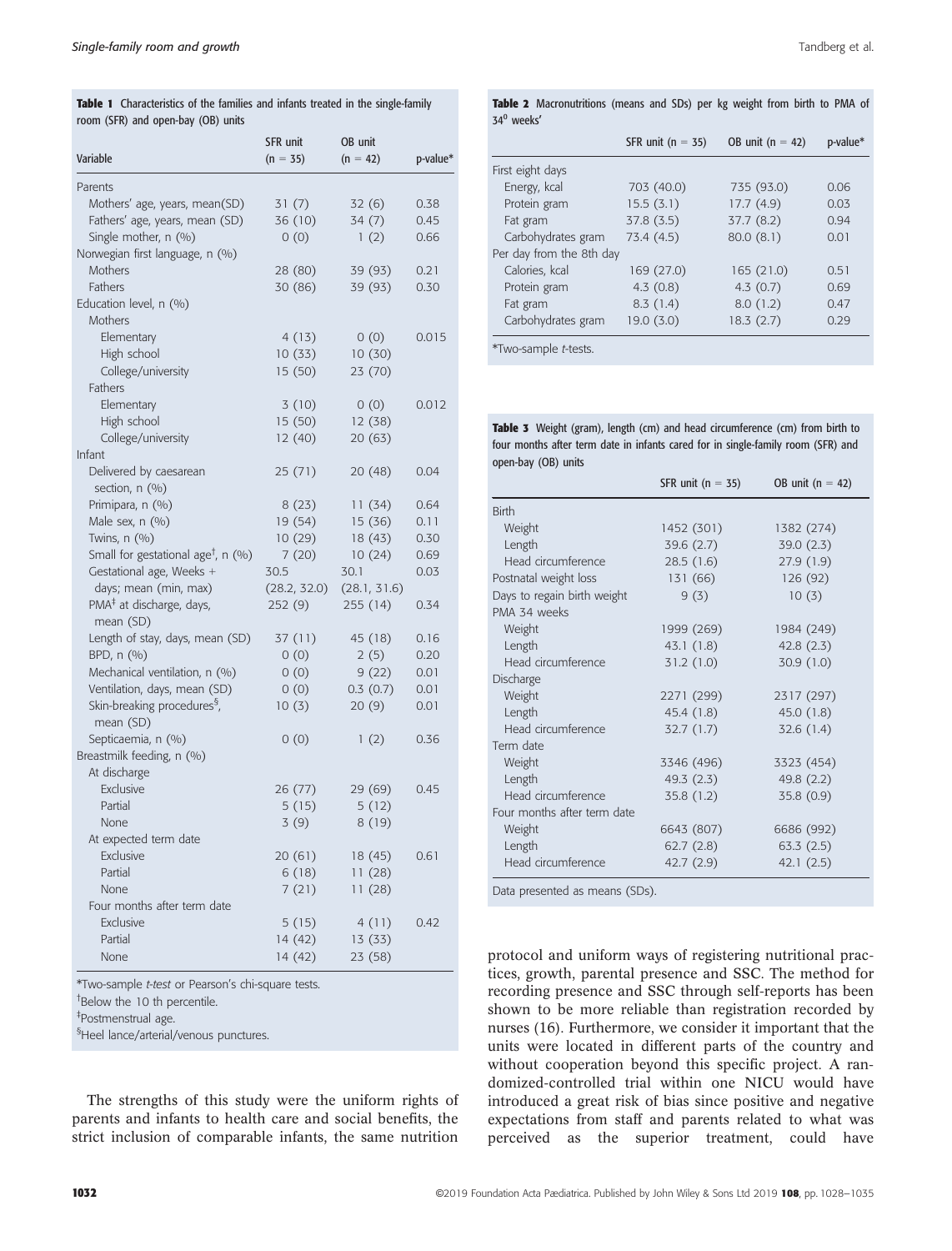contaminated the study (17). The higher proportion of ventilated infants in the OB unit was probably due to the need for safe stabilisation before transportation since all the infants had to be transported in an ambulance from the maternity ward to the NICU. However, the time on mechanical ventilation was very short and does not indicate more severe airway disease. There was a difference in the number of skin-breaking procedures, which may be due to different routines or an effect of parents questioning the necessity of tests in the SFR unit. No other data indicated differences in disease severity between the two units. Further, there were no differences in infants receiving mothers' milk. The similar growth makes it unlikely that a study with a higher number of participants would have disclosed clinically significant differences. However, since the study did not include extremely preterm infants or infants with major morbidity, we cannot exclude a beneficial effect on growth when caring for more vulnerable infants.

We succeeded in providing macronutrients at or above recommendations for premature infants (18). Still, the infants in both groups did not attain a mean weight near the 50th percentile for intrauterine growth for Norwegian

infants at the PMA of 34 weeks or at expected term date (19,20). In a setting with suboptimal nutrition or severe growth restriction due to medical complications, we cannot exclude a potential benefit of stress reduction in the infant from extensive parental involvement in a SFR setting.

The lack of effect on growth in our study is contrary to the findings of Lester et al. (9). They found positive effects of SFR care on growth, morbidity, neurobehavioral outcome and parental health (9,12,13). However, their study design compared outcomes before and after reallocation from OB to SFR care. A design with an asynchrony in time between a control and a study group may be particularly sensitive to gradual and unrecognised changes in many practices, including nutrition, which was probably the reason why we observed an increase in weight at PMA of 34 weeks when moving from an OB to a SFR unit.

Our hypothesis of a positive effect of SFR care on growth was based on an assumption that less strain from environmental stressors and increased positive sensory stimulation from the parents and other effects of SFR care would leave more energy for growth. There is evidence of improved clinical stability during hospitalisation and of better short-

|  |  |  |  |  |  | <b>Table 4</b> Hours (SD) of parental presence and skin-to-skin care (SSC) in single-family room (SFR) and open-bay (OB) units |
|--|--|--|--|--|--|--------------------------------------------------------------------------------------------------------------------------------|
|--|--|--|--|--|--|--------------------------------------------------------------------------------------------------------------------------------|

| COLLEGE TIONS (OD) OF PAI CHAIN PRESENCE AND SNIFT COSNIL CALC (33C) IN SINGLE-RAHINY TOONER (3DE) AND COPY UNIS |                 |                 |                |             |         |  |  |  |
|------------------------------------------------------------------------------------------------------------------|-----------------|-----------------|----------------|-------------|---------|--|--|--|
|                                                                                                                  | SFR unit        | OB unit         | Adjusted mean  |             |         |  |  |  |
|                                                                                                                  | Mean hours (SD) | Mean hours (SD) | difference*    | 95% CI      | p-value |  |  |  |
| Presence                                                                                                         |                 |                 |                |             |         |  |  |  |
| Mother first week                                                                                                | 111(38)         | 33(13)          | 82             | 72, 91      | 0.000   |  |  |  |
| Father first week                                                                                                | 115(39)         | 31(13)          | 78             | 62, 95      | 0.000   |  |  |  |
| Mothers' per day until 34 weeks' PMA                                                                             | 21(5)           | 7(3)            | 14             | 13, 15      | 0.000   |  |  |  |
| Fathers' per day until 34 weeks' PMA                                                                             | 16(6)           | 5(2)            | 9              | 9, 13       | 0.000   |  |  |  |
| Skin-to-skin contact                                                                                             |                 |                 |                |             |         |  |  |  |
| Mother first week                                                                                                | 21(10)          | 12(8)           | 11             | 7, 15       | 0.000   |  |  |  |
| Father first week                                                                                                | 13(7)           | 8(5)            | $\overline{4}$ | 0, 8        | 0.003   |  |  |  |
| Parents' per day until 34 weeks' PMA                                                                             | 6.0(2)          | 4.4 $(2)$       | 1.9            | 1, 3        | 0.000   |  |  |  |
| Mothers' per day until 34 weeks' PMA                                                                             | 4.2(2)          | 3.0(2)          | 1.6            | 0.7, 2      | 0.000   |  |  |  |
| Fathers' per day until 34 weeks' PMA                                                                             | 1.8(1)          | 1.4(1)          | 0.4            | $-0.1, 0.9$ | 0.091   |  |  |  |

\*Adjusted for mode of delivery (vaginal vs caesarean section), gestational age, parents education (elementary/high school or college/university) in linear regression analysis.



Figure 2 A–C. Individual growth trajectories from birth to PMA of four months'. Dots are measurements of the infants at birth, PMA of 34 weeks', discharge from the hospital, term date and four months after term date; the grey colour represents the single-family room (SFR) unit, and pink represents the open-bay (OB) unit. The grey and pink lines are the interpolation lines for individual growth trajectories. The black and red lines are the expected growth in the SFR and OB units, respectively, as estimated from a linear mixed model with random intercept and fixed effects for unit, PMA, and an interaction term between unit and PMA.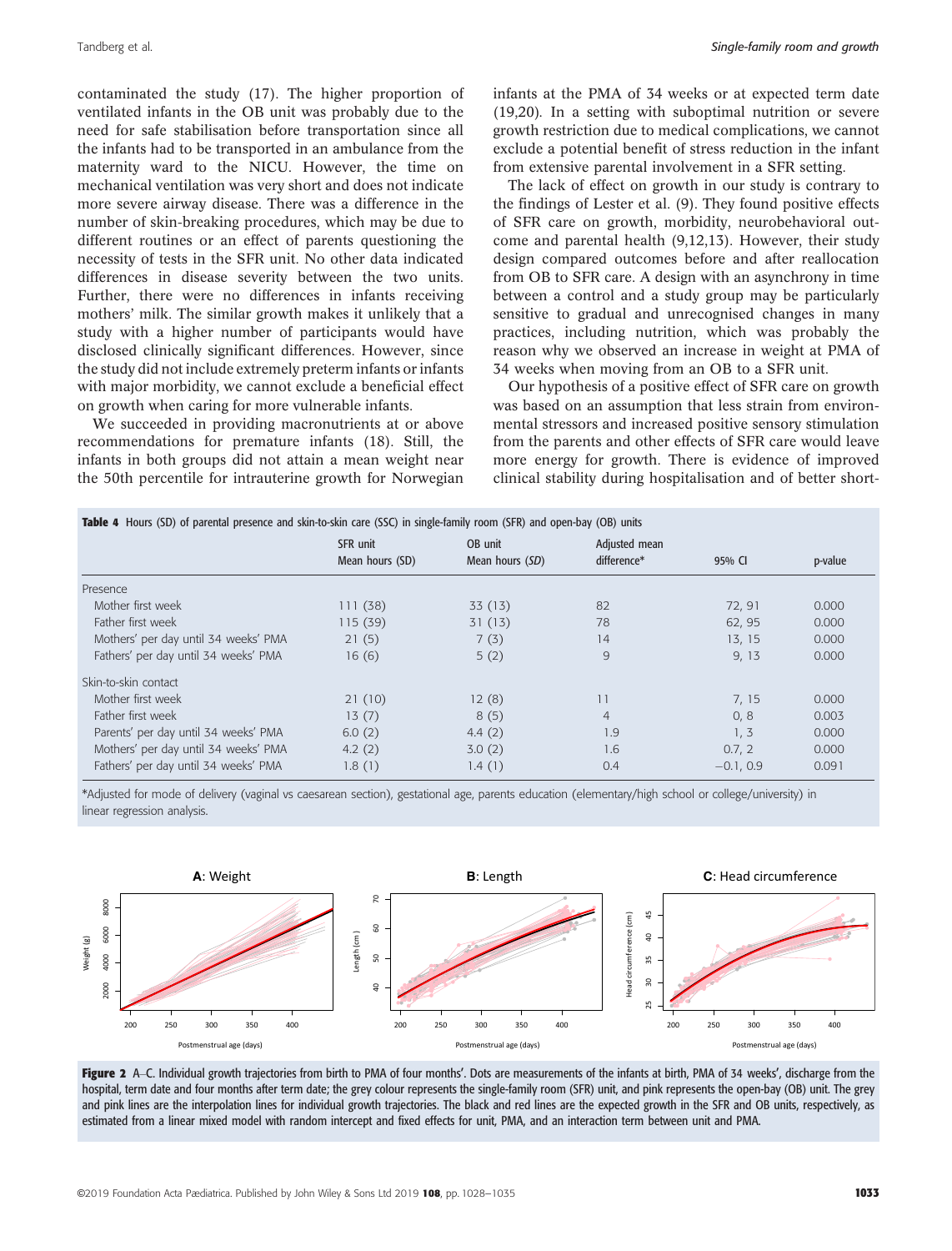and long-term outcome if SSC and family-centred care are practiced on a daily basis (4,21). Both our and other studies (7) concluded that SFR care facilitate early and prolonged parental presence and involvement, and Lester et al. (12) suggested that these factors, together with developmental support, were the main mediators of the positive effects of SFR care. A possible explanation for the lack of difference on morbidity and growth between our two groups may be that family-centred care and SSC were practiced quite extensively in both units and that there may be a threshold for positive effects at less involvement than in our OB groups. Indeed, Cong et al. (22) reported that one hour of SSC per day was associated with improved cognitive and neurobehavioral outcome. In a meta-analysis, Boundy et al. (23) found that SSC had a long-term positive effect on head growth and weight, but there were major methodological issues such as a lack of detailed information about interventions and heterogeneity in the components of SSC and conventional care, and only a few studies were from highincome countries. SSC has also been associated with improved short-term clinical stability and decreased stress during procedures (21,24) as well as hormonal changes suggestive of reduced stress in parents and their infants (22). However, neither potential biological mechanism (25) nor dose–response relationship are known (21).

The relationship between the design of the unit and the culture of care are not independent of each other. We found care in SFR unit promotes parental involvement, including extensive presence and SSC. However, our study also documented that extensive presence and SSC can be accomplished in a traditional and crowded OB unit. Dedicated staff and extensive social security benefits for the families were probably important contributing factors. Our results should therefore be interpreted in the socioeconomic context of a publicly financed healthcare system with extensive benefits for parents and children. Future research should also study the effect of social security systems and benefits for parents on infant outcomes and parents role in the NICU.

# **CONCLUSION**

For the infant to gain full advantage of the benefits of SFR care, it requires a social security system for parents allowing them to be present with their infant for longer periods every day. The families in the SFR unit spent substantially more time with their infants and in providing SSC than the families in the OB unit, but the growth trajectories of the infants did not differ.

# FUNDING

The study was supported by a research grant from and the Norwegian Extra Foundation for Health and Rehabilitation.

# CONFLICT OF INTEREST

The authors have no conflicts of interest to declare.

## References

- 1. Stevens DC, Akram Khan M, Munson D, Reid E, Helseth C, Buggy J. The impact of architectural design upon the environmental sound and light exposure of neonates who require intensive care: an evaluation of the Boekelheide neonatal intensive care nursery. J Perinatol 2007; 27: S20–8.
- 2. Calciolari G, Montirosso R. The sleep protection in the preterm infants. J Mater Fetal Neonat Med 2011; 1: 12–4.
- 3. Almadhoob A , Ohlsson A . Sound reduction management in the neonatal intensive care unit for preterm or very low birth weight infants. Cochrane Database Syst Rev 2015; 1: CD010333.
- 4. O'brien K, Robson K, Bracht M, Cruz M, Lui K, Alvaro R, et al. Effectiveness of family integrated care in neonatal intensive care units on infant and parent outcomes: a multicentre, multinational, cluster-randomised controlled trial. Lancet Child Adolesc Health 2018; 2: 245–54.
- 5. Shields L, Pratt J, Davis LM, Hunter J. Family-centred care for children in hospital. Cochrane Database Syst Rev 2007: CD004811.
- 6. Flacking R , Dykes F . 'Being in a womb'or 'Playing musical chairs': the impact of place and space on infant feeding in Nicus. BMC Pregnancy Childbirth 2013; 13: 179.
- 7. Raiskila S, Axelin A, Toome L, Caballero S, Tandberg BS, Montirosso R, et al. Parents' presence and parent–infant closeness in 11 neonatal intensive care units in six European Countries vary between and within the countries. Acta Paediatr 2017; 106: 878–88.
- 8. Pineda RG, Stransky KE, Rogers C, Duncan MH, Smith GC, Neil J, et al. The single-patient room in the Nicu: maternal and family effects. *J Perinatol* 2012; 32: 545.
- 9. Lester BM, Hawes K, Abar B, Sullivan M, Miller R, Bigsby R, et al. Single-family room care and neurobehavioral and medical outcomes in preterm infants. Pediatrics 2014; 134: 754–60.
- 10. Erickson C, Kattelmann K, Remington J, Ren C, Helseth CC, Stevens DC. Traditional open-bay versus single-family room neonatal intensive care unit: a comparison of selected nutrition outcomes. Res Rep Neonatol 2011; 1: 15–20.
- 11. Ortenstrand A, Westrup B, Brostrom EB, Sarman I, Akerstrom S, Brune T, et al. The Stockholm neonatal family centered care study: effects on length of stay and infant morbidity. Pediatrics 2010; 125: e278–85.
- 12. Lester BM, Salisbury AL, Hawes K, Dansereau LM, Bigsby R, Laptook A, et al. 18-month follow-up of infants cared for in a single-family room neonatal intensive care unit. J Pediatr 2016; 177: 84–9.
- 13. Vohr B, Mcgowan E, Mckinley L, Tucker R, Keszler L, Alksninis B. Differential effects of the single-family room neonatal intensive care unit on 18-to 24-month Bayley Scores Of Preterm Infants. J Pediatr 2017; 185: 42–8. E1
- 14. Pineda RG, Neil J, Dierker D, Smyser CD, Wallendorf M, Kidokoro H, et al. Alterations in brain structure and neurodevelopmental outcome in preterm infants hospitalized in different neonatal intensive care unit environments. J Pediatr 2014; 164: 52–60. E2.
- 15. Gidrewicz DA, Fenton TR. A systematic review and metaanalysis of the nutrient content of preterm and term breast milk. BMC Pediatr 2014; 14: 216.
- 16. Blomqvist YT, Rubertsson C, Nyqvist KH. Parent-infant skinto-skin contact; how do parent records compare to nurse records? Acta Paediatr 2011; 100: 773.
- 17. Johnson S, Whitelaw A, Glazebrook C, Israel C, Turner R, White IR, et al. Randomized trial of a parenting intervention for verypreterm infants: outcome at 2 years. J Pediatr 2009; 155: 488–94.